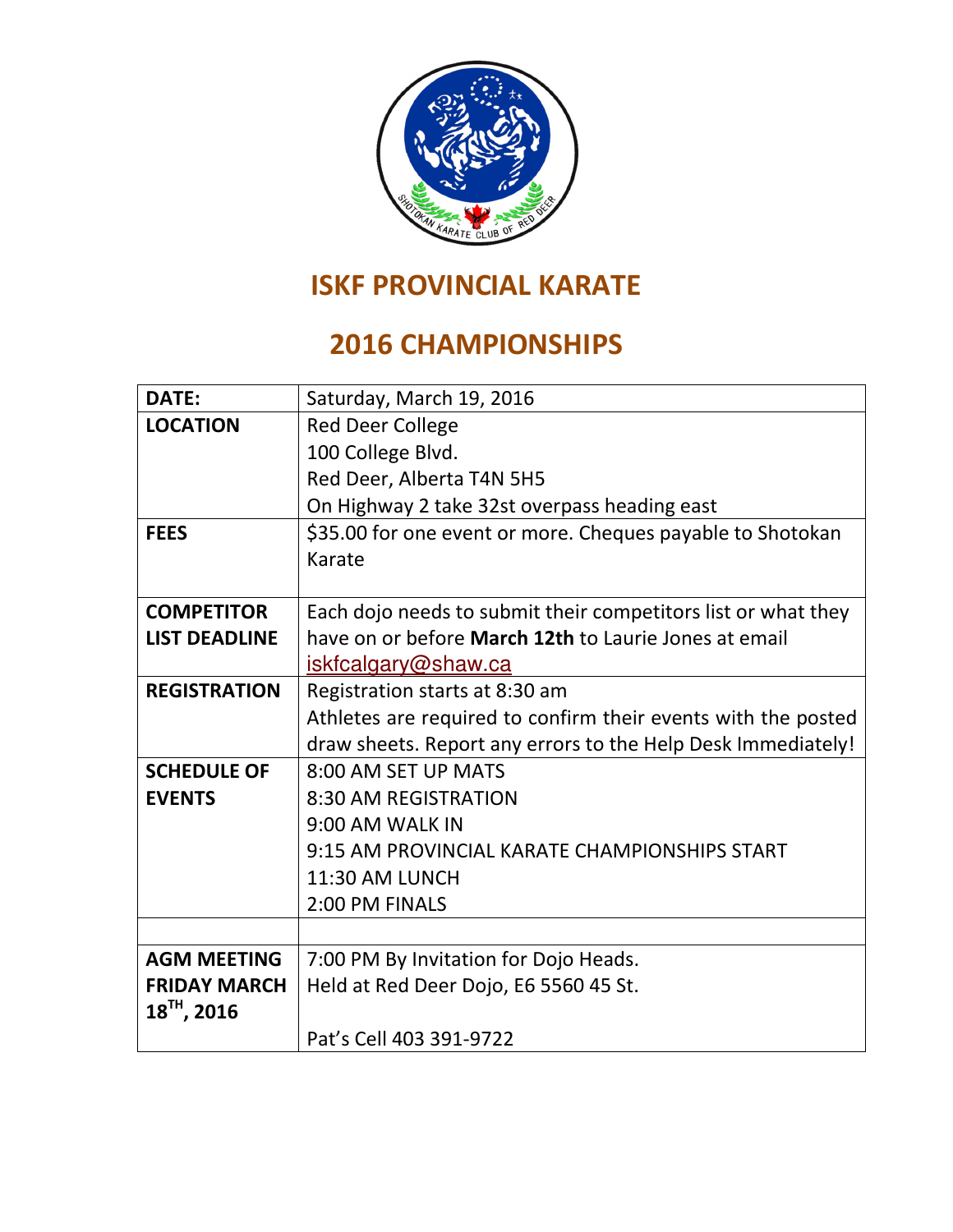

### PROVINCIALS TOUNAMENT 2016

## CLUB NAME\_\_\_\_\_\_\_\_\_\_\_\_\_\_\_\_\_\_\_\_\_\_

| Competitor List<br>Club Name   Rank |                  |      |     |     |      |               |      |  |  |
|-------------------------------------|------------------|------|-----|-----|------|---------------|------|--|--|
| <b>Competitor Name</b>              |                  |      | Age | M/F | Kata | <b>Kumite</b> | Paid |  |  |
|                                     |                  |      |     |     |      |               |      |  |  |
|                                     |                  |      |     |     |      |               |      |  |  |
|                                     |                  |      |     |     |      |               |      |  |  |
|                                     |                  |      |     |     |      |               |      |  |  |
|                                     |                  |      |     |     |      |               |      |  |  |
|                                     |                  |      |     |     |      |               |      |  |  |
|                                     |                  |      |     |     |      |               |      |  |  |
|                                     |                  |      |     |     |      |               |      |  |  |
|                                     |                  |      |     |     |      |               |      |  |  |
|                                     |                  |      |     |     |      |               |      |  |  |
|                                     |                  |      |     |     |      |               |      |  |  |
|                                     |                  |      |     |     |      |               |      |  |  |
|                                     |                  |      |     |     |      |               |      |  |  |
|                                     |                  |      |     |     |      |               |      |  |  |
|                                     |                  |      |     |     |      |               |      |  |  |
|                                     |                  |      |     |     |      |               |      |  |  |
|                                     |                  |      |     |     |      |               |      |  |  |
|                                     |                  |      |     |     |      |               |      |  |  |
|                                     |                  |      |     |     |      |               |      |  |  |
|                                     |                  |      |     |     |      |               |      |  |  |
|                                     |                  |      |     |     |      |               |      |  |  |
|                                     |                  |      |     |     |      |               |      |  |  |
|                                     |                  |      |     |     |      |               |      |  |  |
|                                     |                  |      |     |     |      |               |      |  |  |
|                                     |                  |      |     |     |      |               |      |  |  |
|                                     |                  |      |     |     |      |               |      |  |  |
|                                     |                  |      |     |     |      |               |      |  |  |
|                                     |                  |      |     |     |      |               |      |  |  |
| <b>Team List</b>                    |                  |      |     |     |      |               |      |  |  |
| <b>Team Name/ Contestant</b>        | <b>Club Name</b> | Rank | Age | M/F | Kata |               |      |  |  |
|                                     |                  |      |     |     |      |               |      |  |  |
|                                     |                  |      |     |     |      |               |      |  |  |
|                                     |                  |      |     |     |      |               |      |  |  |
|                                     |                  |      |     |     |      |               |      |  |  |
|                                     |                  |      |     |     |      |               |      |  |  |